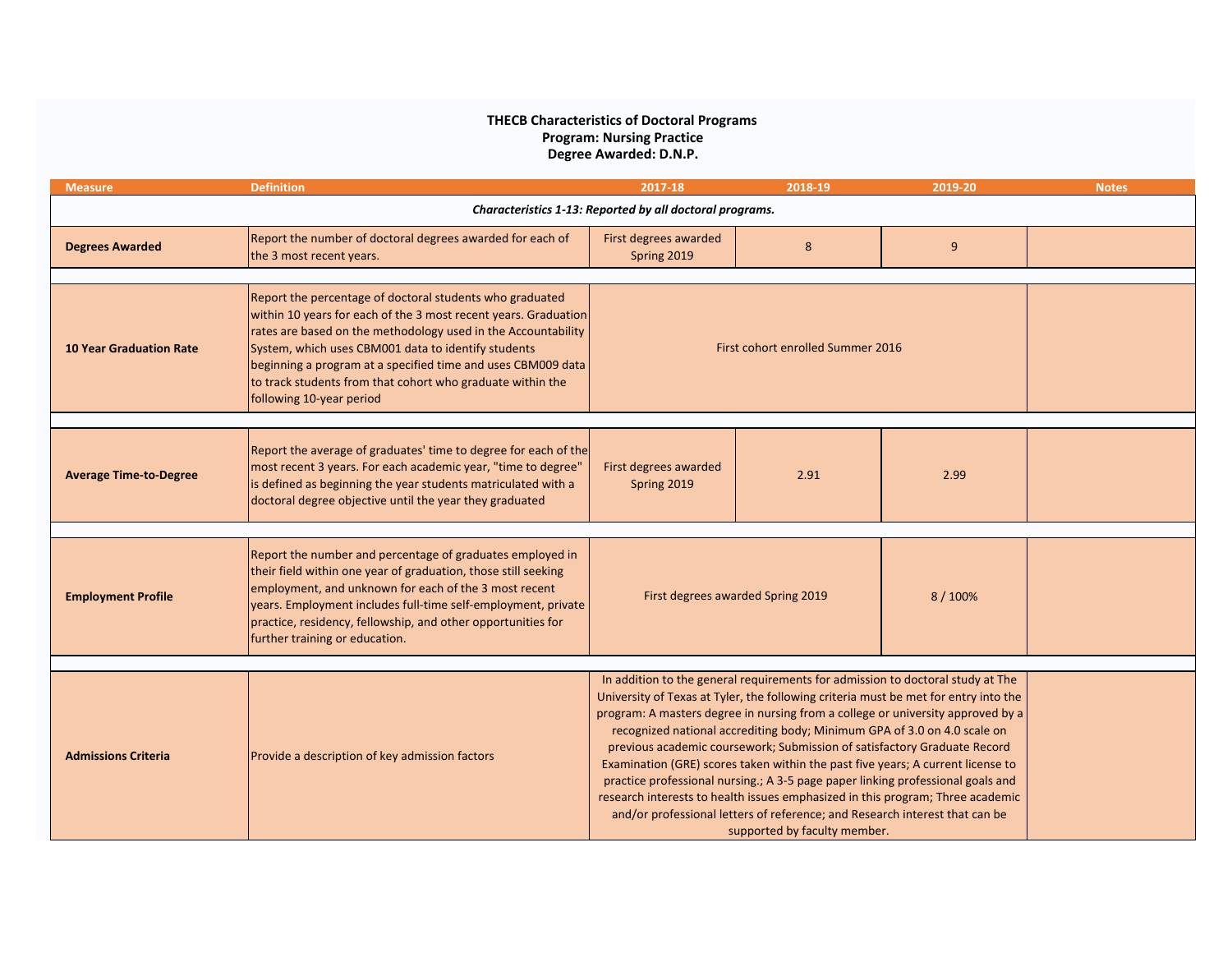| <b>Core Faculty Count</b>           | Report the number of core faculty for each of the 3 most<br>recent years. "Core faculty" is defined as appropriately<br>credentialed individuals integral to the doctoral program, such<br>as those who teach courses, mentor students, or serve on<br>dissertation committees.                                                                                                                                                                                                | 8                                            | 8                                           | 8                                           |                     |
|-------------------------------------|--------------------------------------------------------------------------------------------------------------------------------------------------------------------------------------------------------------------------------------------------------------------------------------------------------------------------------------------------------------------------------------------------------------------------------------------------------------------------------|----------------------------------------------|---------------------------------------------|---------------------------------------------|---------------------|
|                                     |                                                                                                                                                                                                                                                                                                                                                                                                                                                                                |                                              |                                             |                                             |                     |
| <b>Core Faculty Activities</b>      | Report the average number of discipline-related refereed<br>papers/publications, juried creative/performance<br>accomplishments, and notices of discoveries filed/patents<br>issued per core faculty member for each of the 3 most recent<br>years. If figures include duplicate entries for co-authored<br>publication, indicate the number of duplicate entries in a note.<br>Additional noteworthy faculty activities or awards may be<br>explained in an attached comment. |                                              | 3.79                                        |                                             |                     |
|                                     |                                                                                                                                                                                                                                                                                                                                                                                                                                                                                |                                              |                                             |                                             |                     |
| <b>Core Faculty External Grants</b> | Report the (1) number of core faculty receiving external funds,<br>(2) average external funds per core faculty member, and (3)<br>total external funds per program for each of the 3 most recent<br>years. Include all external funds received by core faculty and<br>reported as expenditures from any source, including research<br>grants, training grants, gifts from foundations, etc.                                                                                    | (1) 1<br>$(2)$ \$167,712<br>$(3)$ \$167, 712 | (1) 1<br>$(2)$ \$700,000<br>$(3)$ \$700,000 | (1) 1<br>$(2)$ \$700,000<br>$(3)$ \$700,000 |                     |
|                                     |                                                                                                                                                                                                                                                                                                                                                                                                                                                                                |                                              |                                             |                                             |                     |
|                                     | Report the number of core faculty by gender and ethnicity                                                                                                                                                                                                                                                                                                                                                                                                                      | 8                                            | $\overline{7}$                              | 7 <sup>7</sup>                              | <b>White</b>        |
| <b>Faculty Diversity</b>            | (White, Hispanic, Black or African American Asian American<br>Indian or Alaskan Native, International Unknown or Not<br>Reported, Native Hawaiian or Other Pacific Islander) for each                                                                                                                                                                                                                                                                                          | $\Omega$                                     | $\mathbf{1}$                                | $\mathbf{1}$                                | <b>Two or More</b>  |
|                                     | of the 3 most recent years.                                                                                                                                                                                                                                                                                                                                                                                                                                                    | 8                                            | 8                                           | 8                                           | Female              |
|                                     |                                                                                                                                                                                                                                                                                                                                                                                                                                                                                |                                              |                                             |                                             |                     |
|                                     |                                                                                                                                                                                                                                                                                                                                                                                                                                                                                | 12                                           | 12                                          | 16                                          | <b>White</b>        |
|                                     | Report the fall semester headcount by gender, ethnicity                                                                                                                                                                                                                                                                                                                                                                                                                        | $\overline{7}$                               | 11                                          | $\overline{7}$                              | <b>Black</b>        |
|                                     | (White, Hispanic, Black or African American, Asian, American                                                                                                                                                                                                                                                                                                                                                                                                                   | $\overline{3}$                               | $\overline{3}$                              | $\overline{4}$                              | <b>Hispanic</b>     |
|                                     | Indian or Alaskan Native, International, Unknown or Not                                                                                                                                                                                                                                                                                                                                                                                                                        | $\mathbf{0}$                                 | $\mathbf{1}$                                | $\mathbf{1}$                                | Asian               |
|                                     | Reported, Native Hawaiian or Other Pacific Islander) and                                                                                                                                                                                                                                                                                                                                                                                                                       | $\mathbf{1}$                                 | $\mathbf{1}$                                | $\mathbf{1}$                                | <b>Two or More</b>  |
| <b>Student Diversity</b>            | residency status (Texas resident out-of-state non-resident and                                                                                                                                                                                                                                                                                                                                                                                                                 | $\Omega$                                     | $\mathbf{1}$                                | $\mathbf{1}$                                | <b>Not Reported</b> |
|                                     | international non-resident) in the program for each of the 3                                                                                                                                                                                                                                                                                                                                                                                                                   |                                              |                                             |                                             | Female              |
|                                     | most recent years. International nonresident students should                                                                                                                                                                                                                                                                                                                                                                                                                   | 20<br>$\overline{3}$                         | 25<br>$\Delta$                              | 27<br>$\overline{3}$                        | <b>Male</b>         |
|                                     | include all students paying resident tuition rates because of                                                                                                                                                                                                                                                                                                                                                                                                                  |                                              |                                             |                                             |                     |
|                                     | waivers.                                                                                                                                                                                                                                                                                                                                                                                                                                                                       | 21                                           | 27                                          | 30                                          | In-State            |
|                                     |                                                                                                                                                                                                                                                                                                                                                                                                                                                                                | $\overline{2}$                               | $\overline{2}$                              | $\Omega$                                    | <b>Out-of-State</b> |
|                                     |                                                                                                                                                                                                                                                                                                                                                                                                                                                                                |                                              |                                             |                                             |                     |